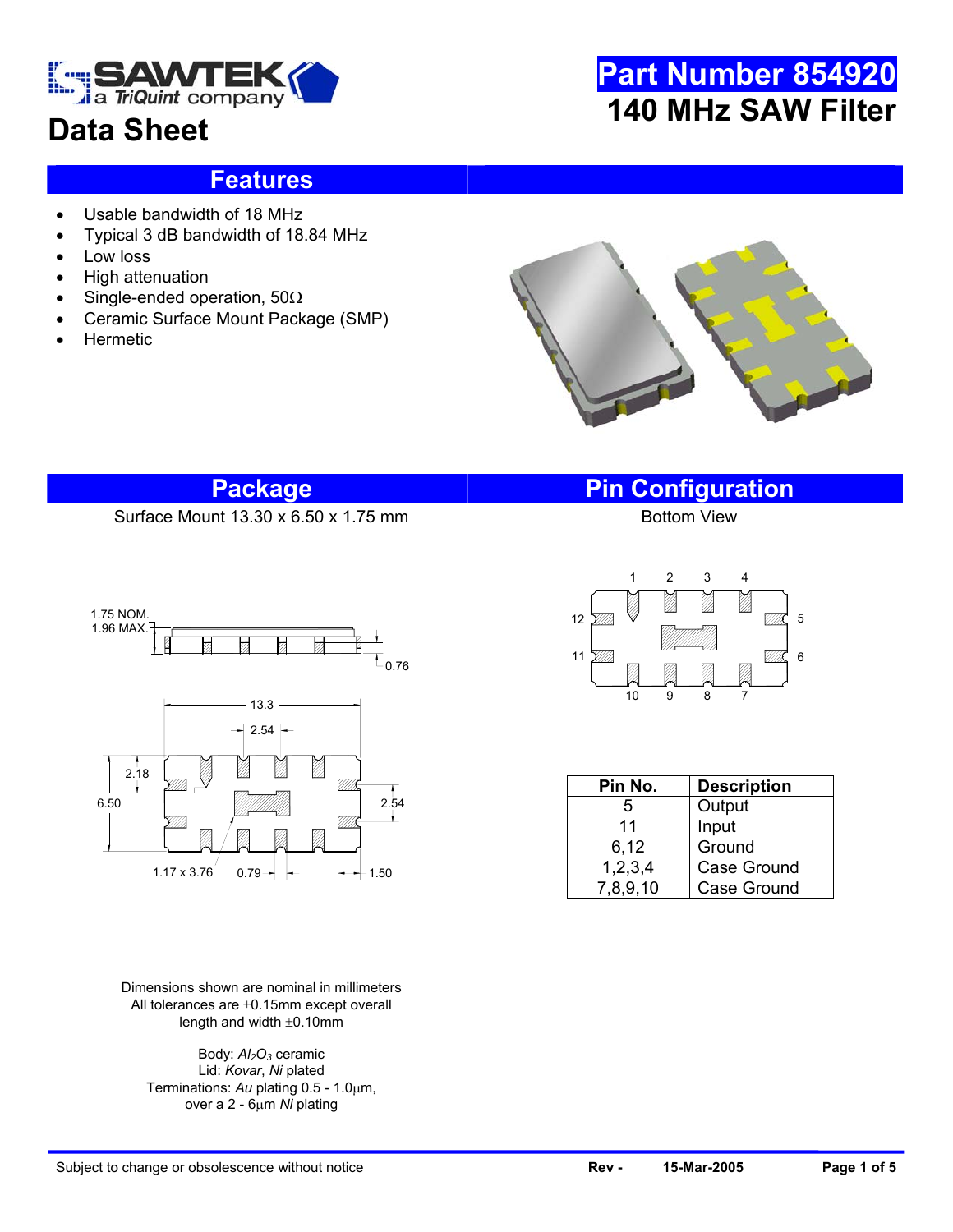

## **Part Number 854920 140 MHz SAW Filter**

## **Data Sheet**

### **Electrical Specifications (1)**

**Operating Temperature: (2)** +25 $^{\circ}$ C

| <b>Parameter</b>                | <b>Minimum</b> | <b>Typical</b> | <b>Maximum</b> | <b>Unit</b>         |
|---------------------------------|----------------|----------------|----------------|---------------------|
| <b>Center Frequency</b>         | 139.6          | 140            | 140.4          | <b>MHz</b>          |
| Insertion Loss at $F_{\Omega}$  |                | 9.1            | 12             | dB                  |
| 1 dB Bandwidth                  | 17.25          | 17.69          |                | <b>MHz</b>          |
| 3 dB Bandwidth                  | 18             | 18.84          |                | <b>MHz</b>          |
| 35 dB Bandwidth                 |                | 22.79          | 24.1           | <b>MHz</b>          |
| 40 dB Bandwidth                 |                | 22.79          | 48             | <b>MHz</b>          |
| <b>Passband Ripple</b>          |                |                |                |                     |
| 132.8 - 147.2 MHz               |                | 0.63           |                | dB                  |
| <b>Phase Linearity</b>          |                |                |                |                     |
| 132.8 - 147.2 MHz               |                | 6              | 10             | deg                 |
| <b>Group Delay Variation</b>    |                |                |                |                     |
| 132.8 - 147.2 MHz               |                | 64             | 120            | nsec                |
| <b>Temperature Coefficient</b>  |                | -94            |                | ppm/ <sup>o</sup> C |
| Source Impedance <sup>(3)</sup> |                | 50             |                | Ω                   |
| Load Impedance <sup>(3)</sup>   |                | 50             |                | Ω                   |

#### **Notes:**

- 1. All specifications are based on the test circuit shown below
- 2. All specifications are tested at room temperature only 3. This is the optimum impedance in order to achieve the
- This is the optimum impedance in order to achieve the performance shown

#### **Test Circuit:**

Actual matching values may vary due to PCB layout and parasitics

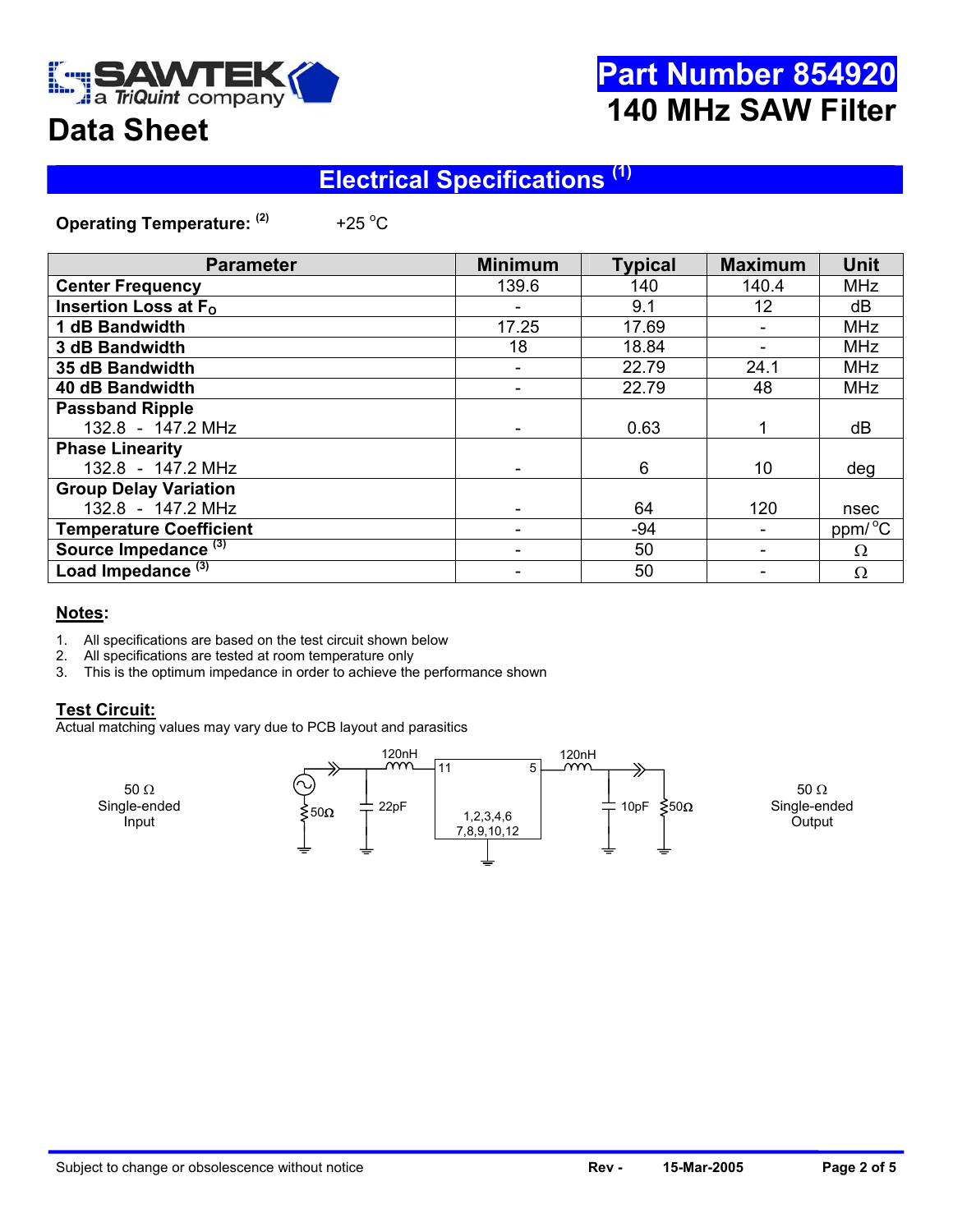

## **Part Number 854920 140 MHz SAW Filter**

# **Data Sheet**

### **Typical Performance (at +25o C)**

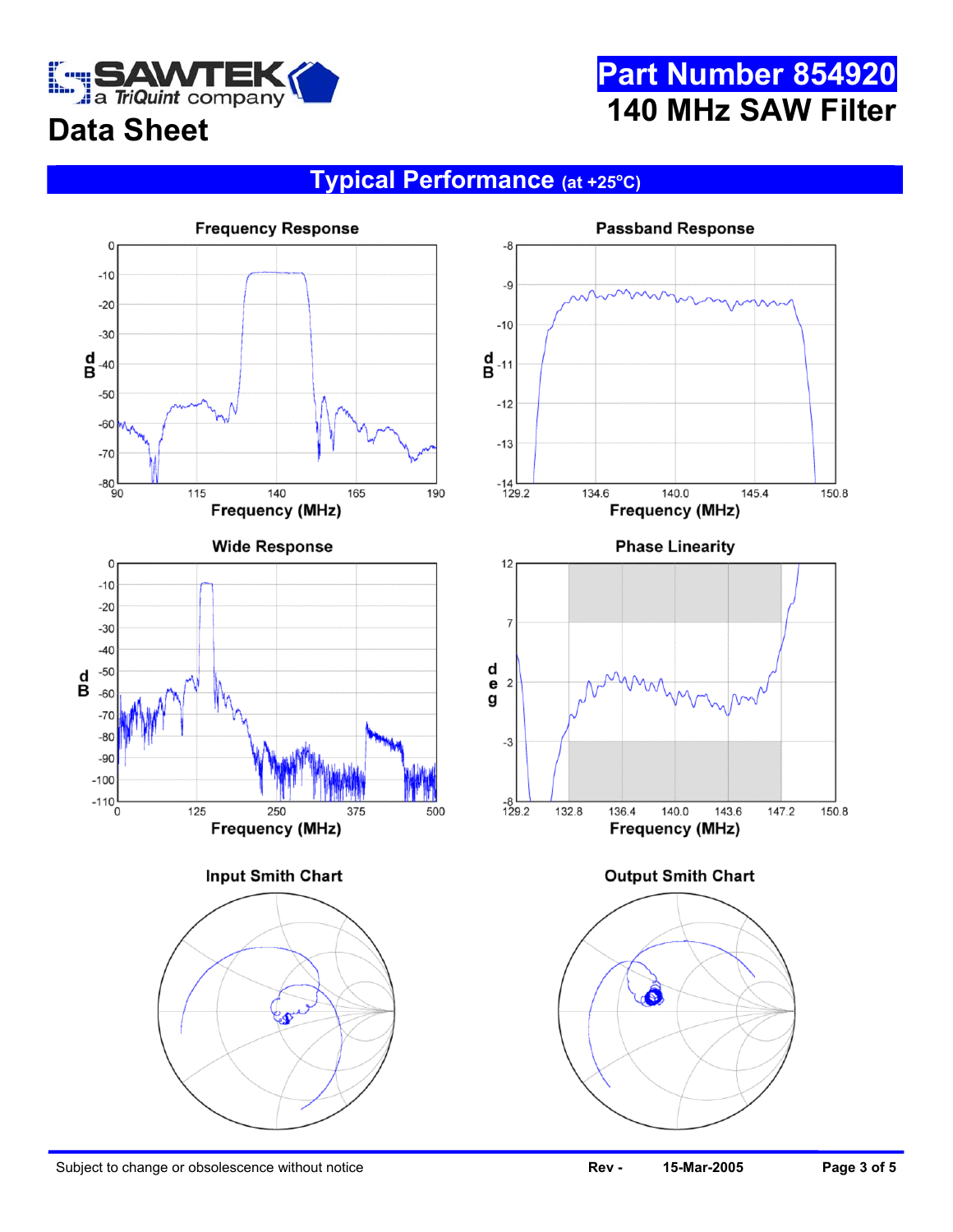

## **Part Number 854920 140 MHz SAW Filter**

### **Data Sheet**

#### **Matching Schematics**

Actual matching values may vary due to PCB layout and parasitics







The date code consists of: day of the current year (Julian, 3 digits), last digit of the year (1 digit) and hour (2 digits)

This footprint represents a recommendation only Dimensions shown are nominal in millimeters

> $\overline{\odot}$  $\overline{\odot}$  $\Theta$  $\overline{\odot}$  $\overline{\Theta}$  $\overline{\circ}$



A

Ē

 $\oplus$ 

24

1.75

11.5

 $- A$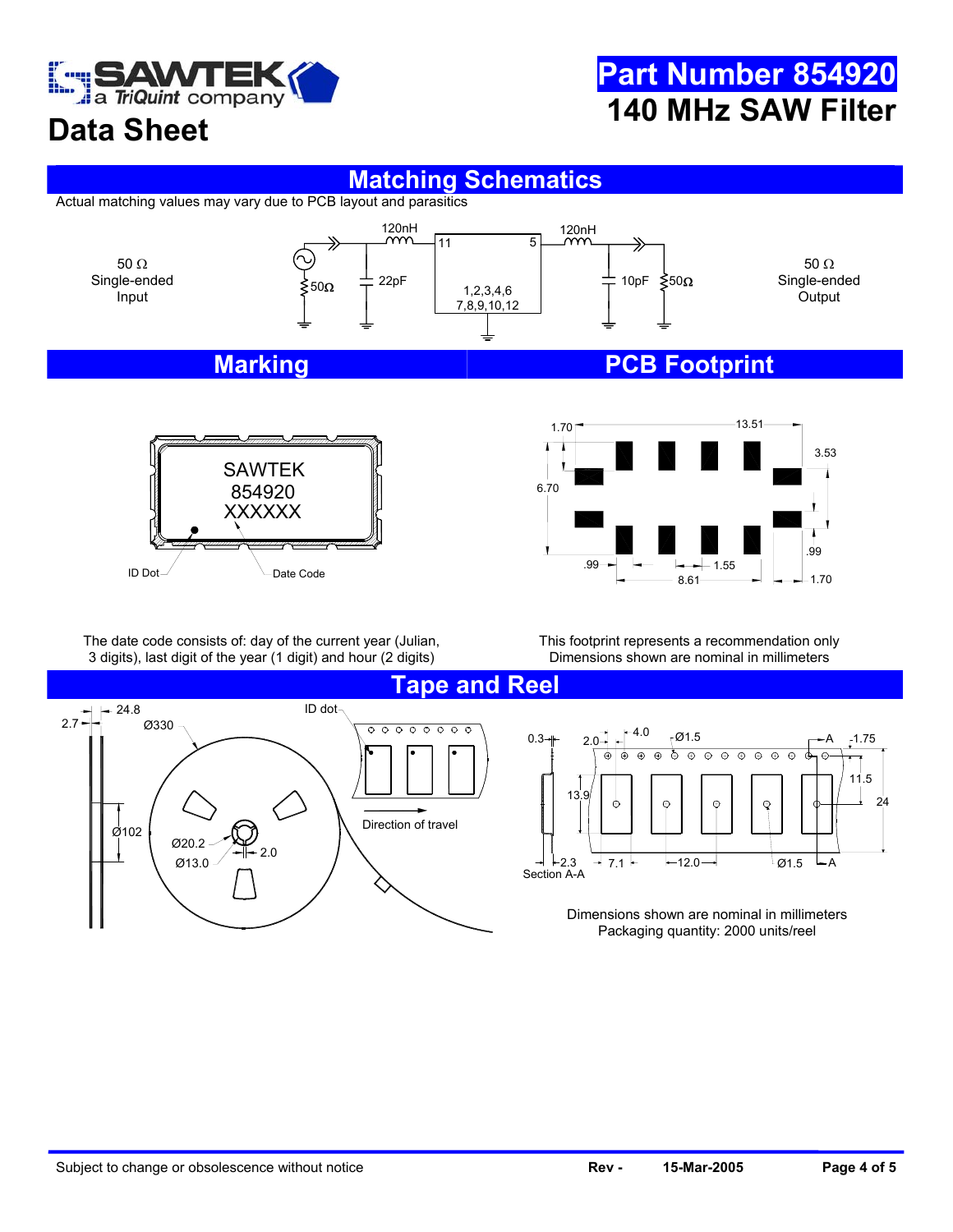

### **Data Sheet**

| <b>Maximum Ratings</b>    |        |                |                |                |  |  |  |
|---------------------------|--------|----------------|----------------|----------------|--|--|--|
| <b>Parameter</b>          | Symbol | <b>Minimum</b> | <b>Maximum</b> | Unit           |  |  |  |
| Storage Temperature Range | sta    | -40            | $+85$          | $\circ$ $\sim$ |  |  |  |

#### **Warnings**

- Electrostatic Sensitive Device (ESD)
- Avoid ultrasonic exposure

#### **Material Content**

• Does not contain lead (Pb) or other RoHS restricted materials

### **Links to Additional Technical Information**

**[PCB Layout Tips](http://www.triquint.com/company/divisions/sawtek/pcbtips.cfm) CONFIDENTIAL CONTRACT CONTRACT CONTRACT CONTRACT CONTRACT CONTRACT CONTRACT CONTRACT CONTRACT CONTRACT CONTRACT CONTRACT CONTRACT CONTRACT CONTRACT CONTRACT CONTRACT CONTRACT CONTRACT CONTRACT CONTRACT C** 

Soldering Profile

Other Technical Information

[S-Parameters](mailto:custservice@sawtek.com?subject=S-parameter request)

PO Box 609501

SAWTEK

USA

Orlando, FL 32860-9501

Sawtek's liability is limited only to the Surface Acoustic Wave (SAW) component(s) described in this data sheet. Sawtek does not accept any liability for applications, processes, circuits or assemblies which are implemented using any Sawtek component described in this data sheet.

#### **Contact Information**

Phone: +1 (407) 886-8860 Fax: +1 (407) 886-7061 Email: [custservice@sawtek.com](mailto:custservice@sawtek.com) Web: [www.sawtek.com](http://www.triquint.com/company/divisions/sawtek/)

Or contact one of our worldwide Network of [sales offices,](http://www.triquint.com/sales/) Representatives or distributors

Subject to change or obsolescence without notice **Rev - Rev - 15-Mar-2005 Page 5 of 5 Page 5 of 5**